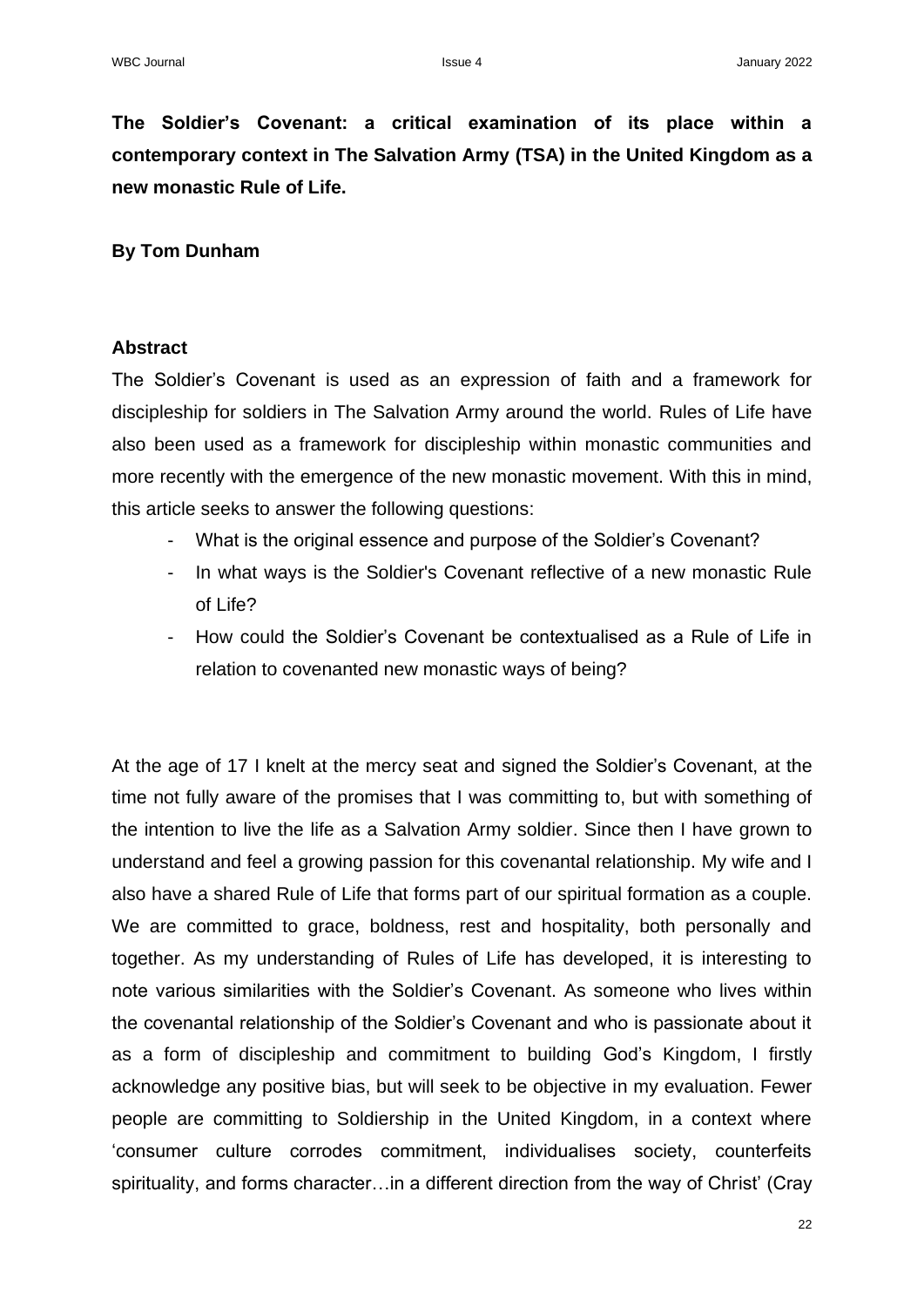2010:3), This article gives an introduction to the Soldier's Covenant and Rule of Life in new monastic communities, and then explores, compares and contrasts them in order to provide a critical examination of the Soldier's Covenants in the UK as a new monastic Rule of Life.

Those who become soldiers must profess their faith in Jesus Christ, have studied the doctrines and principles of The Salvation Army (TSA) through the soldiership preparation material, received acceptance from the local pastoral care council (Street 2008:44), and sign the Soldier's Covenant in a public ceremony whereby they 'make a public confession of faith and a covenantal commitment to living a life of discipleship with The Salvation Army' (TSA 2018:25). It is 'a lifelong commitment to God that binds him/her to The Salvation Army's Christian beliefs and lifestyle practices' (TSA 2018:25). The Soldier's Covenant, initially known as the 'Articles of War', was introduced in 1882 (Sandall 1950:53). Little is written on why the Articles of War were only introduced at this stage but could be because the movement was never set up to have its own congregations but to refer converts to other churches for membership and discipling (Needham 2018, p.33). Therefore, as the movement grew with its own congregations, a more formalised structure was needed, covering doctrine, disciplines and a commitment to a life of service. Prior to this, soldiers were simply urged to sign a pledge card however this was not compulsory (Sandall 1950, p.55). While the essence and primary aims were retained, in 1989 the 'Articles of War' were revised, including a name change to 'A Soldier's Covenant', modernised language and the addition of personal commitment within marriage and family life (Gariepy 2000:180).

Booth and Court (2017:10) emphasise that the Articles of War were introduced 'to focus personal conduct and loyalty in the execution of the Salvation War'. Through the military metaphor there is a strong emphasis in joining a fighting force for the salvation of the world, coupled with the commitment to discipleship. Street (2008:43) describes it as costly discipleship that 'demands ongoing radical obedience' in response to God's call to follow him. Needham (1987:11) adds that

'the soldier enrolment makes clear that discipleship is the purpose of conversion, and it celebrates the convert's acceptance of this calling by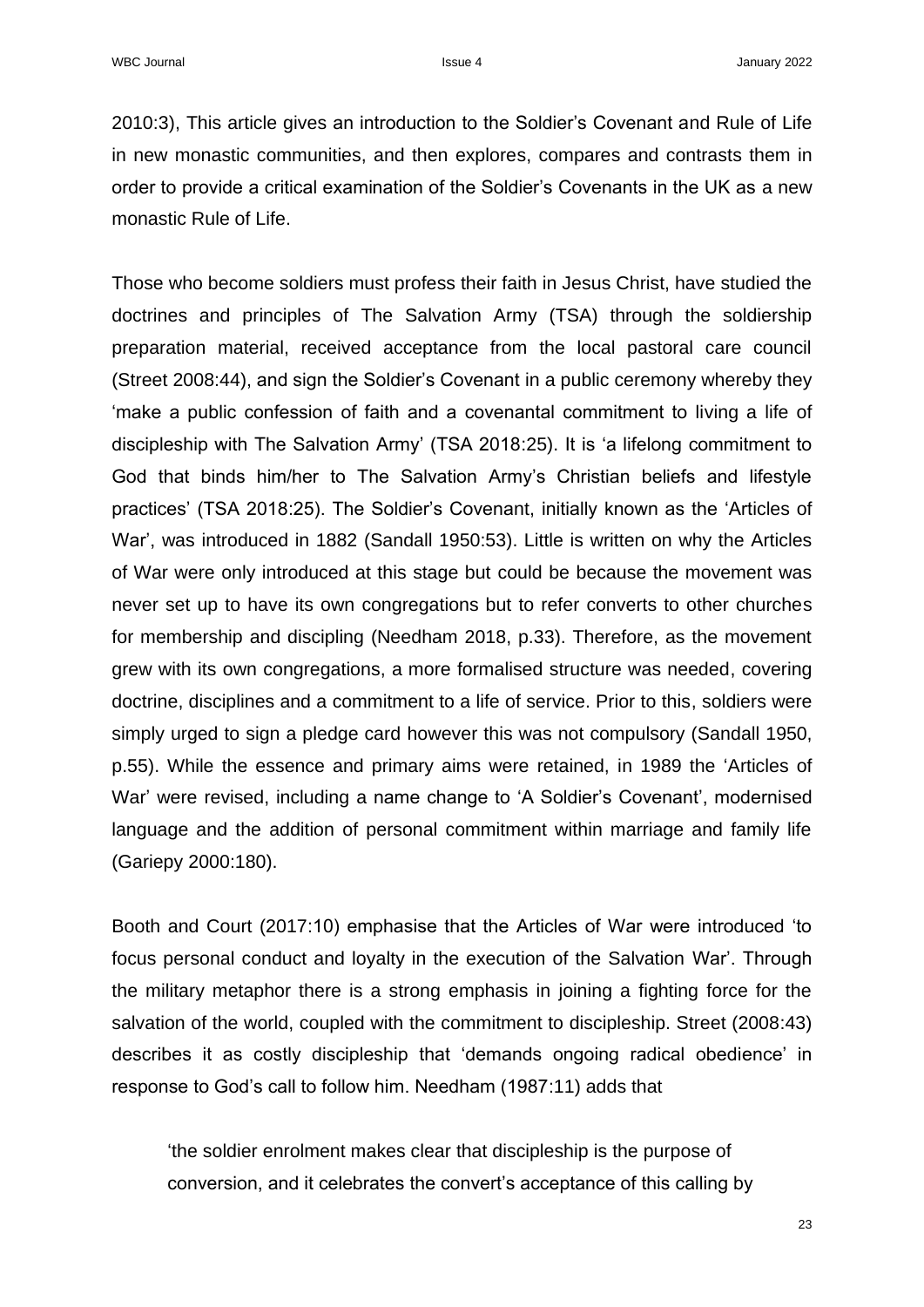utilising the military metaphor of enlistment into a life of spiritual discipline and warfare'.

Here the language of discipleship and warfare are coupled. While the importance of mission is not lost, the latest soldier preparation material (TSA 2018:25) appears to have a stronger emphasis on personal discipleship and less on the military language of joining a fighting movement. Holiness teaching is also important, with Court (2004:153) stating that the Soldier's Covenant is 'intended to provide a means to holiness', as soldiers seek to grow in Christlikeness through discipleship.

'No one is a full member of The Salvation Army who has not been enrolled and sworn-in as a soldier' (TSA 1994:72). This quote indicates a viewpoint that soldiership can be viewed as full membership of TSA. While the language of membership is often used, this is not to be confused with membership within the body of Christ. Any membership of a denomination is therefore a witness to salvation through Jesus Christ at an earlier point. However, Sandercock-Brown (2014:12) rejects soldiership as merely membership and views membership to a local corps as broader than soldiership alone. Equating soldiership to full membership gives the sense of exclusivity. It indicates that people who attend and commit to a Salvation Army corps but choose not to be soldiers are less than full members. This would include Adherent Members. Adherency was introduced as early as 1886 for anyone connected to TSA (Clifton 2018:250). In 2004, their title became 'Adherent Members' instead of 'Adherents' and included a statement of declaration of faith (Clifton 2018:250). Adherent Members commit to TSA as their church, participate in the life of the congregation and identify with its mission (2018:27). In relation to soldiership, adherency could be perceived as a secondary form of belonging. Taylor (2014:145) highlights how this view leaves adherent members 'in a strange state of limbo', existing on a lower tier of membership while having still made a declaration of faith. However, the soldiership preparation material (TSA 2018:25) adds that becoming a soldier does not elevate anyone to a higher position. Furthermore, Taylor (2014:145) highlights the confusion within a movement that promotes a theology of the priesthood of all believers but reserves certain ministries and roles to only those that make the 'full commitment'. Amidst this confused theology and praxis, Sandercock-Brown (2014:13) concludes that 'we must affirm a simple biblical model that leaves

24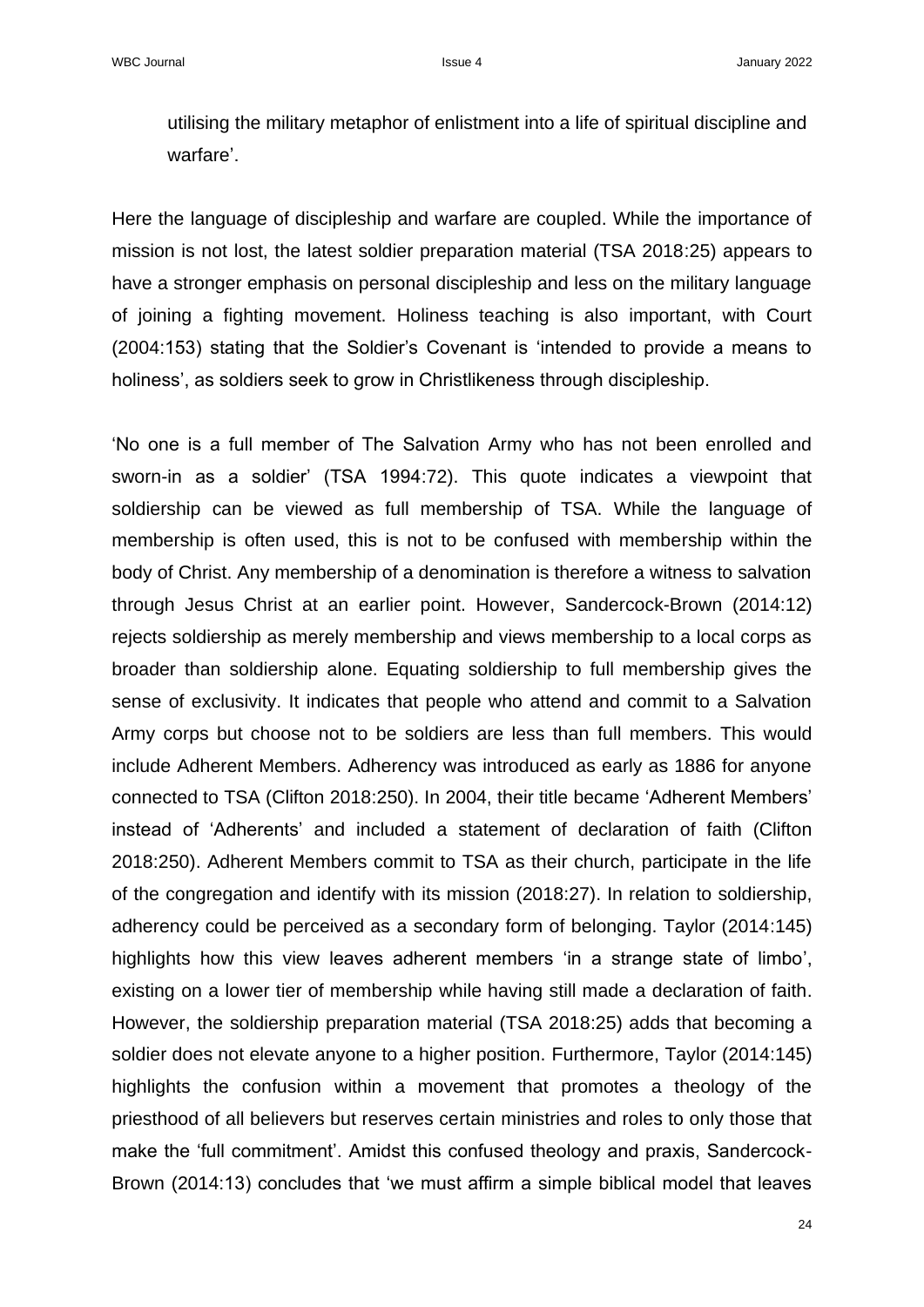us free to equally embrace soldiership, adherency, attendance and anything in between as spiritual membership of a church (a corps) and The Church'.

The change of name to 'A Soldier's Covenant' emphasises the centrality of covenant relationships for soldiers. Court (2004:149) states that 'God is a covenant-keeping God' which is evidenced throughout scripture as God binds himself to his people through covenant. Covenant is important in TSA theology as indicated through a number of Salvation Army covenants. In response to God's love, children are encouraged to commit to the Junior Soldier's Promise, adults to the Soldier's Covenant and the Officer's Covenant for those that are called by God to be officers. Physically signing a promise or covenant is also proven to help people stay committed to that promise. Statistics suggest that people who enter into marriage are more likely to stay committed to each other than couples that choose not to make the promises of marriage (TSA 2018:27). Therefore, the inference is that 'committing to the 'Soldier's Covenant' will help to keep you strong in the faith over the long haul' (TSA 2018:27). Shakespeare (2016:13) highlights that this is a 'sacred covenant' and is more than being put on a membership roll. Through the commitment to the 'Soldier's Covenant' an agreement is entered 'that flows from the invitation to love and summons us to obedient living. We make our vows before God and promise our devotion to him and our service as a soldier' (Shakespeare 2016:14).

This highlights that the covenant is initiated by God, and the response is obedience to him. Clifton (2007) also emphasises the commitment to God and that 'through sacred covenant we bind ourselves to him with deep seriousness of intention'. Cartmell (2011) disagrees stating that the 'Soldier's Covenant' 'positions The Salvation Army as the covenant holder rather than the vehicle by which this commitment is expressed'. However, a glance through the covenant reveals that it is centred firstly around a relationship with God. Any misunderstanding here should be corrected otherwise this is no longer a sacred covenant but becomes a contract with an organisation. Bringing these ideas together, the 'Soldier's Covenant' can be both a formalised sacred covenant initiated firstly by God, yet also a commitment to the mission of TSA.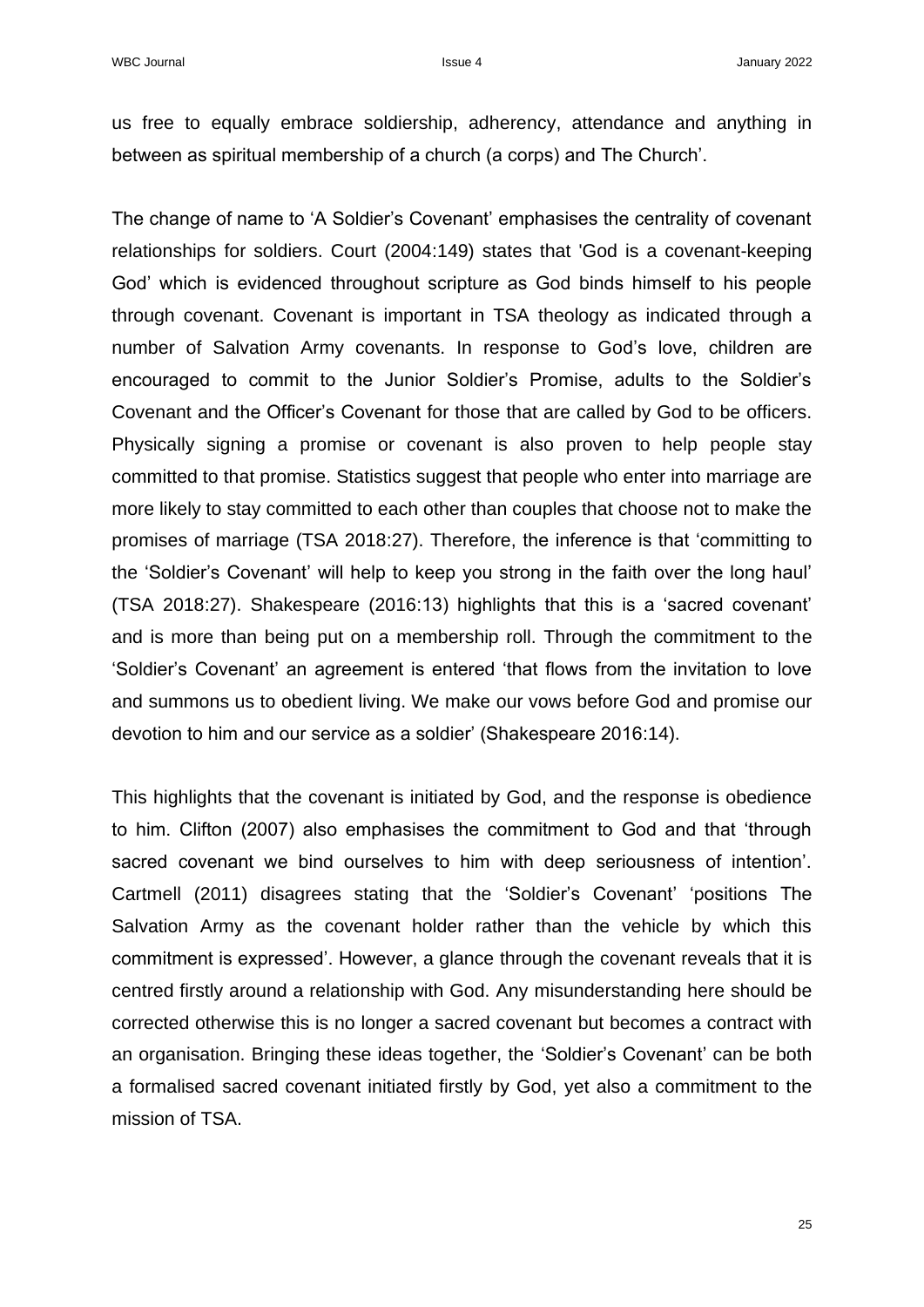Court (2004:152) is concerned that 'we've watered down our end of the covenant so much that soldiership, for some, has come to mean just signing a piece of paper'. The risk is that entering into soldiership becomes a rite of passage in order to be part of a movement or to fulfil certain roles, rather than being fundamentally a relationship with the living God. It either then becomes totally redundant or needs re-establishing and reimaging as discipleship for today. Cartmell (2011) concludes that to continue to have value and meaning, soldiership must:

'be a call to radical discipleship and not merely a symbol of membership. It must point to and be intimately connected with the One for whom we are called to lay down our lives. If we can recapture this essence, then soldiership has a future'.

Monastic life has existed in most major religions, usually associated with contemplative practices and simplicity of lifestyle (Sheldrake 2013:50). From the fourth Century onwards during a time of major social and political change in Europe, Christian monasticism began to grow. The values and understanding of the Christian faith were also shifting as Christianity transitioned from the persecuted margins to become the official religion of the Empire (Sheldrake 2013, p.49). The Church soon became part of the establishment, 'absorbing the values of political power, money, patriarchal hierarchy and a focus on the rich and influential rather than the poor and marginalised' (Mobsby and Berry 2014:2). Wilson-Hartgrove (2008:46) describes that in this changing context, the monastics sought to discover faithfulness to God and live radically different lives. Freeman and Greig (2007:40) add that 'nearly all major monastic movements began with a violent reaction to compromised religion'. The movement was also a counter-cultural witness within society where it powerfully modelled Godly living (Freeman and Greig 2007:40), and monastic communities were centres of missionary work (Sheldrake 2013:49). This mirrors some of the motivations within the founding years of TSA.

Bonhoeffer (cited in Wilson-Hargrove 2008:26) believed that the restoration of the church would come through a new monasticism in its uncompromising obedience to Christ. As the church declined in the UK and USA in the late twentieth century, new monasticism was birthed. In the UK this was through the Fresh Expressions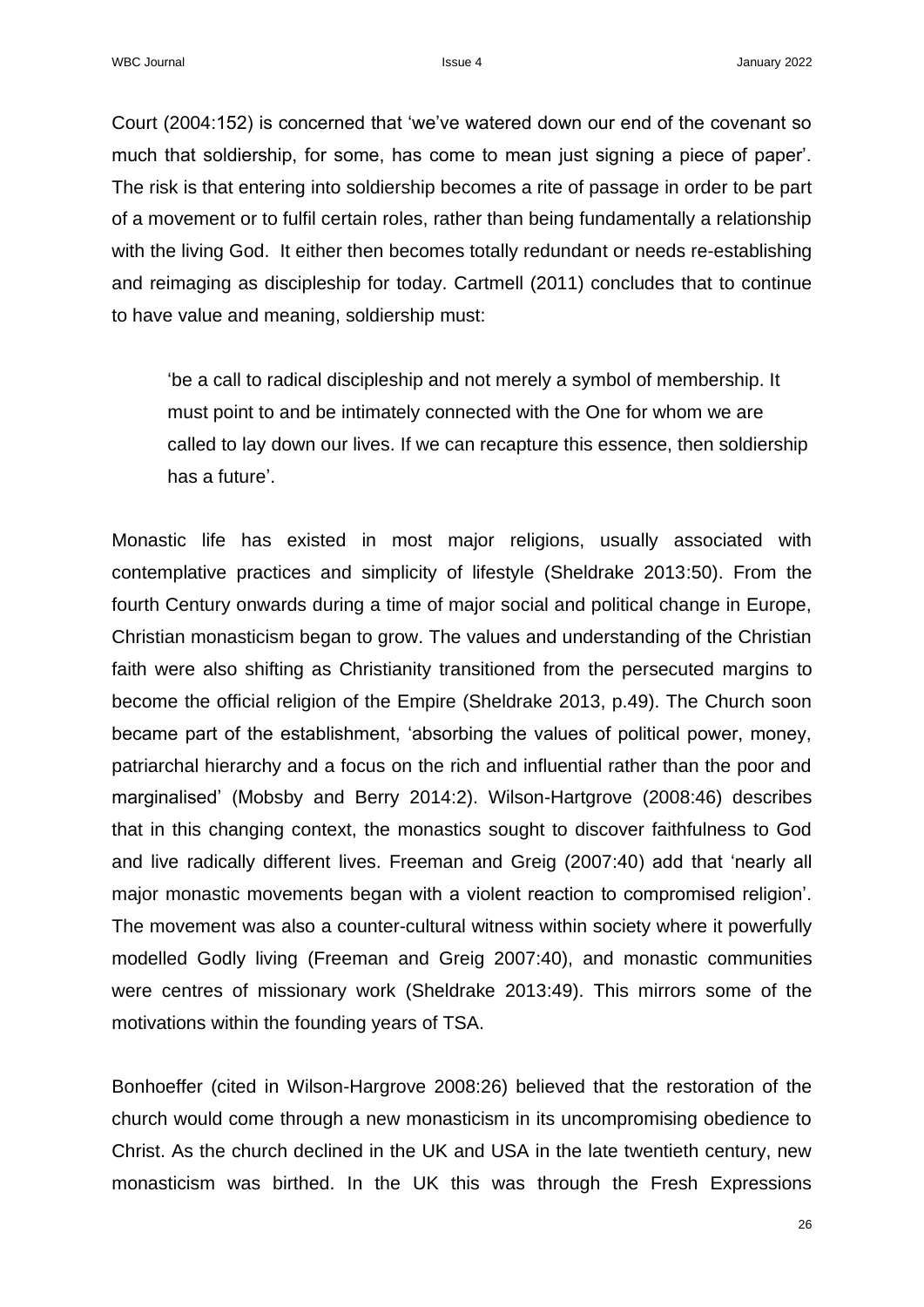movement (Mobsby and Berry 2014:31). The UK is once again in a time of transition, being described as post-church, post-Christian, post-secular, post-Christendom, and postmodern, where commitment is primarily to the self, individualism and consumerism (Mobsby and Berry 2014:2). Within this context, monasticism offers people a way to commit 'to living an ancient way of life in a radically different context' (Mobsby and Berry 2014:1). This new movement seeks some of the ancient principles that guided people to be faithful disciples. However, Muldoon (201:123) states that new monasticism is not monasticism, and only connect because they simply focus on 'radical discipleship', interestingly also a description used earlier about soldiership. Looking at the founding motivation of monasticism, new monasticism and TSA, there is a clear fundamental desire for faithful holy living and mission to others in response to a changing culture.

In both monasticism and new monasticism, Rules of Life are used to give rhythms and patterns for living. The first known monastic community living by a formalised Rule of Life is credited to Pachomius in c.320 (Sheldrake 2013:56). Sheldrake (2013:56) describes the rules as 'normative texts' setting out the spiritual principles to guide the community. Others have also produced rules, learning from the Desert Fathers. One of the most well-known monastic rules is that of St Benedict, which is 'simply a handbook to make the very radical demands of the gospel a practical reality in daily life' (Askew 2010:94). The rule, which is not seen as a set of laws to confine or restrict but to give life, outlines the values, the character and ethos of that community's way of living. 'The great, buried gift' (Scazzero 2006:198) of St Benedict's rule has shaped western monasticism for the last 1500 years and continues to guide a range of Christian traditions today. In the way of monasticism, a feature of new monasticism, but not exclusive to, is a formal written Rule of Life. The new monastic Rule of Life draws on traditional monastic rules as they focus people to develop holistic, healthy spiritual rhythms in the complex context of the 21<sup>st</sup> century. Mobsby and Berry (2014:51) describe the new monastic Rule of Life as:

'a guide, hopefully to inspire, an aspiration seeking to affirm what is good concerning contemporary society, but also seeking to be countercultural to the overly individualistic, materialistic and consumptive cultural norms'.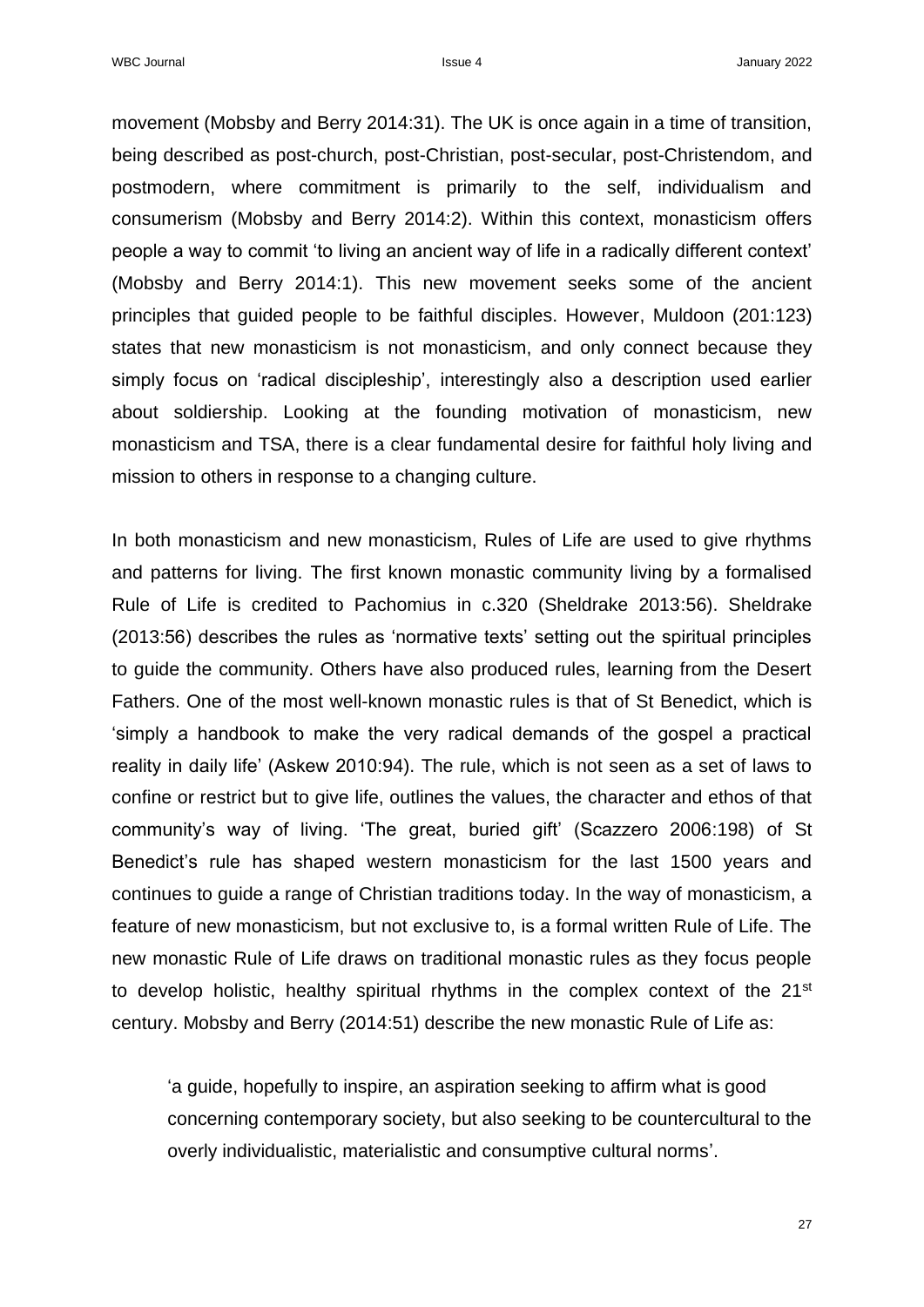In summary, Peters (2015:67) provides a definition for a Rule of Life stating that it is 'a dynamic document...that reflects the reality of how one believer chooses, under the guidance of God, to live out her Christian life'.

Having introduced the 'Soldier's Covenant and Rule of Life within new monasticism, we will look at how they can be compared, and in any ways that TSA could learn from the application of rules of life in the new monastic movement.

Also, a feature of many rules of life, the 'Soldier's Covenant' is holistic, beginning with doctrines followed lifestyle practices covering many areas of life. This includes commitment to a developing relationship with God; having integrity in all areas; relationships with others including family and spouse; stewardship of resources; abstinence from alcohol, tobacco and drugs; faithfulness to witness; commitment to the local Salvation Army; and to the principles and practices of the international Salvation Army. In the same way monastic rules are 'a holistic and all-embracing approach to opening up a healthy approach to the spiritual life in community' (Mobsby and Berry 2014:51), covering beliefs, actions and well-being.

Peters (2015:66) notes that everything, except humankind, in creation follows rules and patterns. In many aspects the human body also follow rules, yet to grow and flourish there is still a need for intentional rules or rhythms. Within the spiritual life a rule 'serves the purpose of keeping us disciplined so that we behave properly and grow in holiness' (Peters 2015:66). Following the 'Soldier's Covenant' can be considered a disciplined lifestyle in that it commits the person to certain patterns of belief and behaviour. However, many Rules of Life are more specific than the Soldier's Covenant', giving strong guidance to daily and weekly rhythms. Maybe the 'Soldier's Covenant' could be viewed as scaffolding, in that it is not the building but enables the building to happen. However, since the 'Soldier's Covenant' is less specific in daily rhythms, the danger is that no building takes place and the scaffolding simply becomes purposeless. Shigematsu (2013:24) uses the imagery of an athlete from 1 Corinthians 9, indicating the need for deliberate practice rather than an undisciplined life. All areas of life require intentional training and focus and so 'in order to thrive in our life with God we need a spiritual ecosystem that includes deliberate practice' (Shigematsu 2013:24). Obedience to the way of Christ and a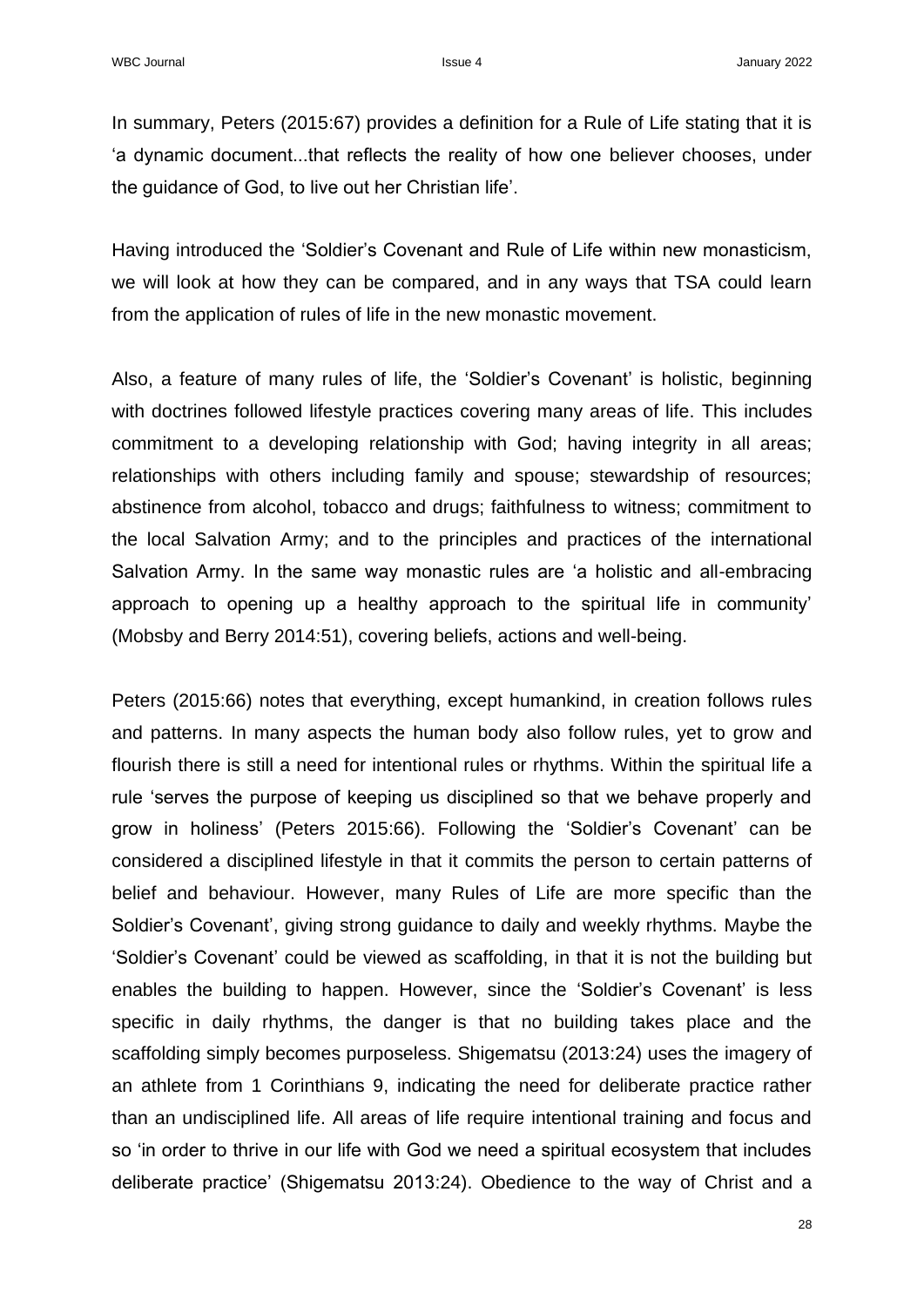disciplined life involving spiritual disciplines results in a deepening relationship with Christ and also shapes character (Cray 2010:5). Without rhythms the result could be a drifting spiritually. The disciplined lifestyle may appear to be a challenging path, yet it is considered a necessity for meaningful growth. This could explain why there is a re-establishing of some of the ancient traditions as people seek something meaningful to commit to within a postmodern context.

Sandercock-Brown (2014:14) proclaims that TSA needs 'people who are prepared to publicly commit to the Army's mission, to promise to live counter-cultural, holy lives as living witnesses to the counter-cultural Kingdom'. In the same way that the monastics communities were set up to live counter-culturally with the use of a Rule of Life, Street (2008:45) affirms that in a postmodern society, those that make the promises in the 'Soldier's Covenant' are 'swimming against the tide'. This is a challenge in a 'commitment-shy culture and rampant individualism' (Ryan 2007:22). Commenting on monasticism, Freeman (2010:54) warns that young people risk being patronised by not expecting any depth or commitment, 'yet contentment with shallow commitment can sometimes lead to teenagers simply not connecting'. However, Cartmell (2011) highlights that today's generation are not interested in signing pieces of paper or wearing special clothes but will be committed to action. This demands evaluation of the lived values of the 'Soldier's Covenant so the priorities are a relationship with Christ, a disciplined lifestyle, with a clear mission rather than formalities within a movement. Maybe a new generation requires something new that seeks to be relevant in a postmodern context is instead of repackaging soldiership. Alternatively, TSA could embark on the rediscovery of the original essence of soldiership rather than abandoning it altogether. This approach would echo the essence of the Rule of Life which is not legalistic, but within the new monastic movement, draws on traditional monastic principles of living as missional disciples within our context. Cray (2010:5) warns that 'the evasion of commitment is a recipe for permanent immaturity'.

A potential risk for any Rule of Life is that it becomes so specific that it does not allow for individuality within the community. As already noted, within the 'Soldier's Covenant' there is space and flexibility for each individual to find practices and rhythms depending on their personality, gifts, temperament, location and particular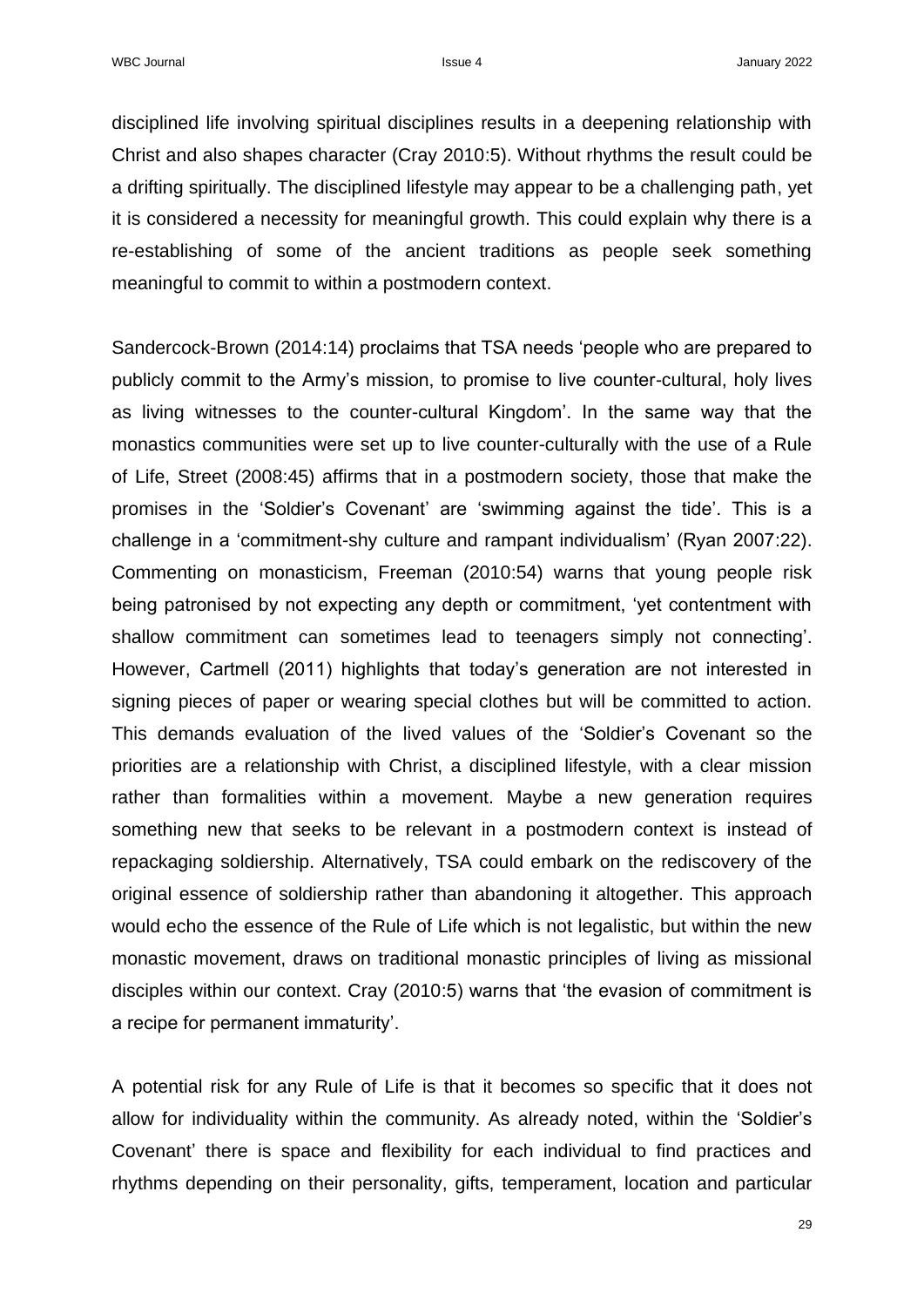calling from God. Peters (2015:67) states that 'a Rule of Life should be flexible enough to adjust to the realities of a person's life but firm enough to require obedience'. This flexibility is equally not about having the freedom to change it just to suit an individual's own desires since this would not require any obedience or discipline but allows for personal rhythms and individuality.

Many new monastic communities create their own rule together (Mobsby and Berry 2014:66), which is a point of difference for the 'Soldier's Covenant'. The 'Soldier's Covenant' is held internationally rather than created in the local context. Mobsby and Berry (2014:61) praise an inclusive development process of the rule that is formed from the 'bottom-up' rather than 'top-down'. The rule is then widely owned by the local group rather than dictated by an organisation. This approach also allows for a rule to naturally 'emerge out of the life of a community' (Adams 2010:46). Therefore, each community's Rule of Life can respond to the context in which it is created. However, the risk is to lean towards simply suiting the needs of the individuals in the group rather than seeking the spirituality of the ancient traditions. Therefore, a formation approach should include deep knowledge of ancient traditions and obedience to the Holy Spirit's leading. The challenge for the 'Soldier's Covenant' is that it is adhered to internationally and therefore needs to be transferable to different cultures. The 'Soldier's Covenant' therefore needs to be transferable to a diversity of local contexts without becoming meaningless to all contexts or of little substance.

Mobsby and Berry (2014:66) also emphasise that a Rule of Life needs to be simple and memorable in order to have maximum impact to daily life. While the 'Soldier's Covenant' is relatively easy to understand, it is quite long to memorise. This then requires regular review of the covenant to be reminded of the detail and to assess current progress. A feature of any Rule of Life is the inclusion of regular reviews and opportunity for renewal. During Holy Week in the monastic tradition, monastics and priests would reaffirm their vows. This is replicated by many new monastic communities through an annual reaffirmation service which serves to embed the rule in the life of the community (Mobsby and Berry 2014:73). Scazzero (2006:207) suggests that any rule should be reviewed and revisited at least once a year and even comments on the pattern of St Augustine who had his rule read once a week. In my own experience, the 'Soldier's Covenant' is rarely revisited in any depth with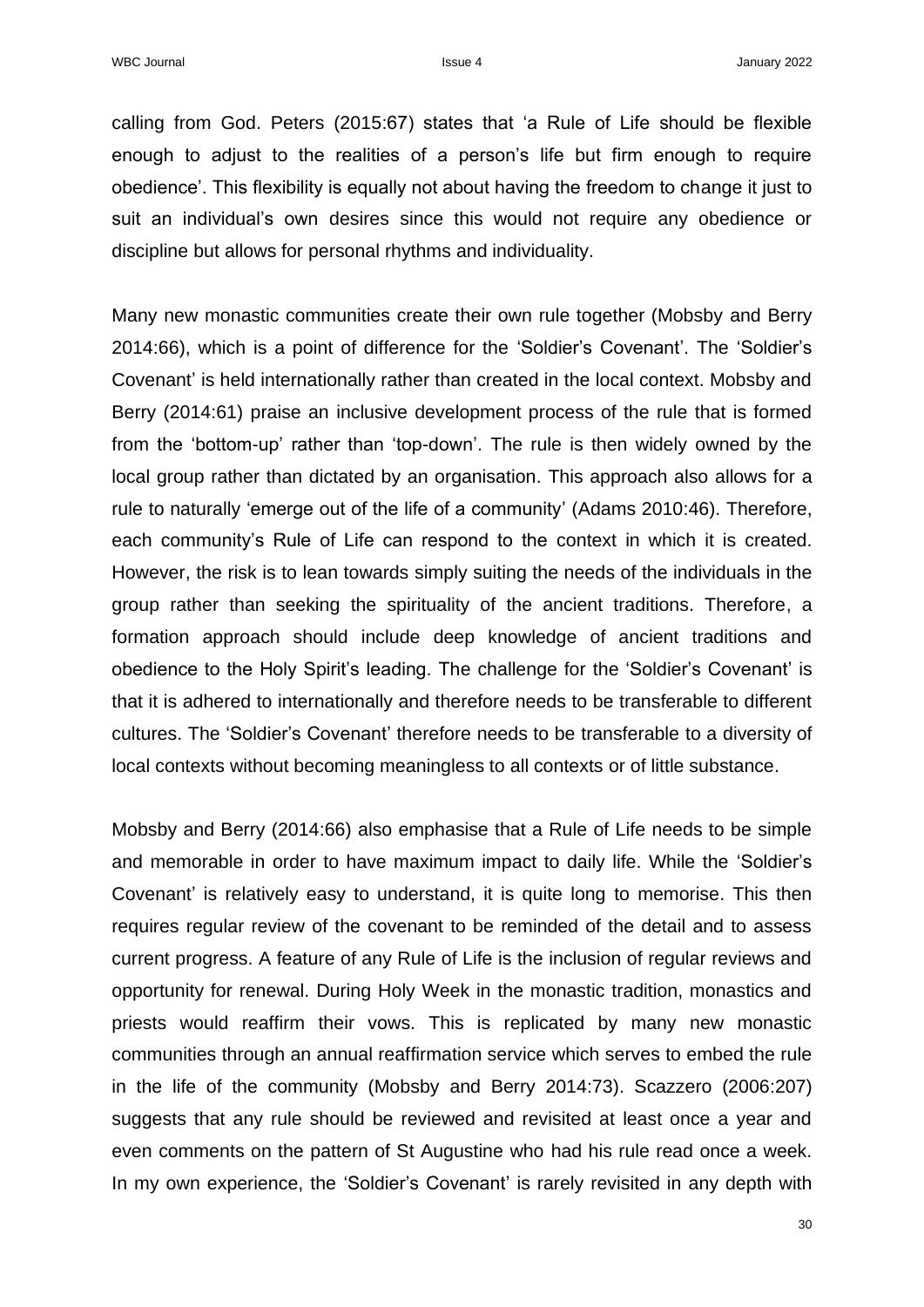soldiers. There could be opportunity for soldiers to use the annual commitment Sundays to review and refocus on their 'Soldier's Covenant'. Also, for new monastic communities the review serves the purpose to reshape the rule, a practice that is not open to soldiers as it is internationally held. This strengthens the argument to look at introducing something more locally specific. Shigematsu (2013:37) suggests that a rule needs to flex and change in order to serve the current purposes, since the rule exists to help the person flourish rather than being something that a person serves. However, within many rules and within the 'Soldier's Covenant' there is flex that allows for individuals to create their own rhythms within the structure of the covenant but this is reliant on individuals to act upon. Regular renewal also gives the opportunity for those who can no longer commit to the rule to withdraw. Adams (2010:47) deviates from the life-long commitment of a rule and states that for today, it may be better to take a vow for a season. This allows for people to leave with grace if circumstances change, or God calls people to follow differently. However, this also feeds the postmodern consumer mentality in that people seek other options as soon as something no longer fulfils. Reflecting on the fast pace, casual, commitment-shy culture, Peterson (2000:17) uses a quote from Nietzsche which says 'the essential thing in heaven and earth is…that there should be long obedience in the same direction'. A disciple who desires to mature and grow must commit to be a pilgrim on the long journey. While not explicitly stated within the wording of the covenant, soldiership in its current form is a commitment to a life devoted to God. This counter-cultural covenant is a powerful witness over what could be considered a seasonal whim, but equally if someone choices to leave, it should be without shame or guilt.

Needham (2018:201) highlights the importance that soldiers recognise that they are part of the body of Christ and suggests that soldiers should 'support one another and hold each other accountable for growing in holiness and living missionally'. While a Rule of Life can be created individually and can play an important part in personal spiritual growth, they are 'meant to be lived out in community' (Shigematsu 2013:38). Benedict originally isolated himself from society, living in a cave, in order to seek spiritual maturity, but soon formed a community (Shigematsu 2013:38). Community is needed for support, inspiration, challenge and love, and without this sustained change is difficult. This poses a challenge in a 'culture of temporary allegiances and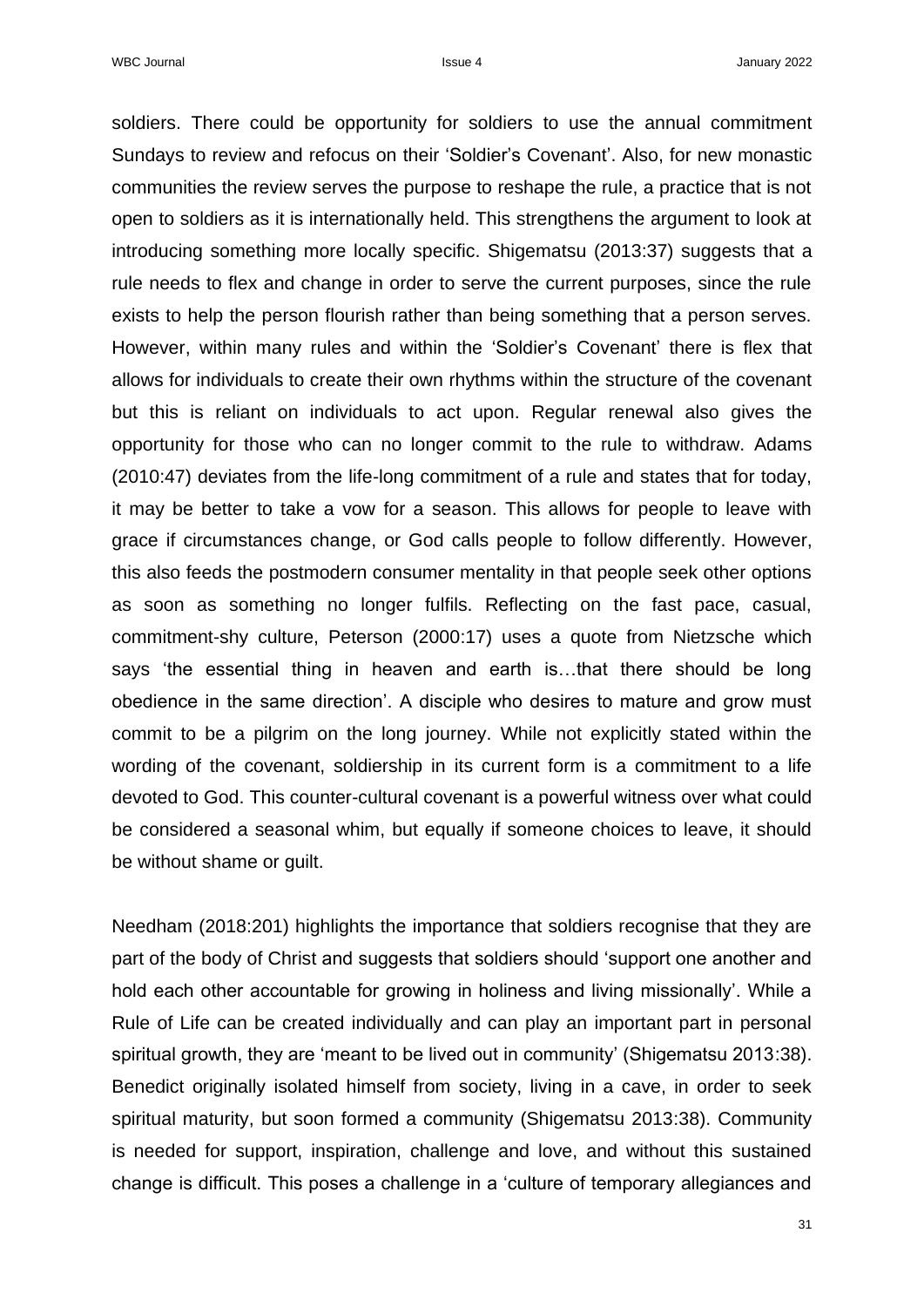communities, of many encounters but few relationships' (Cray 2003:11). Within new monasticism many communities do not live together, as with ancient monastic traditions, but form dispersed community, yet they recognise the need for regular patterns of connection (Cray et al 2010:153). There are also examples where traditional monastic communities are dispersed such as the Third Order of Franciscans who share in the life and prayer of the community but live outside of the monastery (Runcorn 2006:64). While dispersed, Holland (2010:135) encourages that the community is 'attentive to what is connecting [them] as a whole community'. An advantage of the international covenant is that the worldwide connection is strong. In local settings, soldiers could learn from the monastic tradition of accountability, support and encouragement. Needham (2018:209) proposes that our corps could be considered as covenant communities,

'together living in gratitude for what God has given the world through Jesus, together exploring and putting into practice what it means to be a covenant community of Jesus' disciples, together supporting one another in live and service'.

However, this becomes challenging as local corps are made up of those who have committed to the 'Soldier's Covenant', adherents and those who make no formal commitment. Aspirations for a Christ-like community are the same, but there needs to be specific support and accountability for those who have committed to be soldiers. Adams (2010:54) proposes that the community needs to be 'radically committed at the core, but easy to access at the edges'. This is a difficult to achieve where soldiership and adherency can sometimes be confused as tiers of membership creating a hierarchy of commitment. Adams (2010:54) aspires that a community can have a significant committed core, but still have capacity for others to explore without the formal commitment that the core demands. This forms an aspiration for Salvation Army corps but requires deep commitment and understanding from all within the community. The other extreme presents the danger that in order to become welcoming and accessible, church communities make discipleship easy, attractive to all which risks simplifying faith.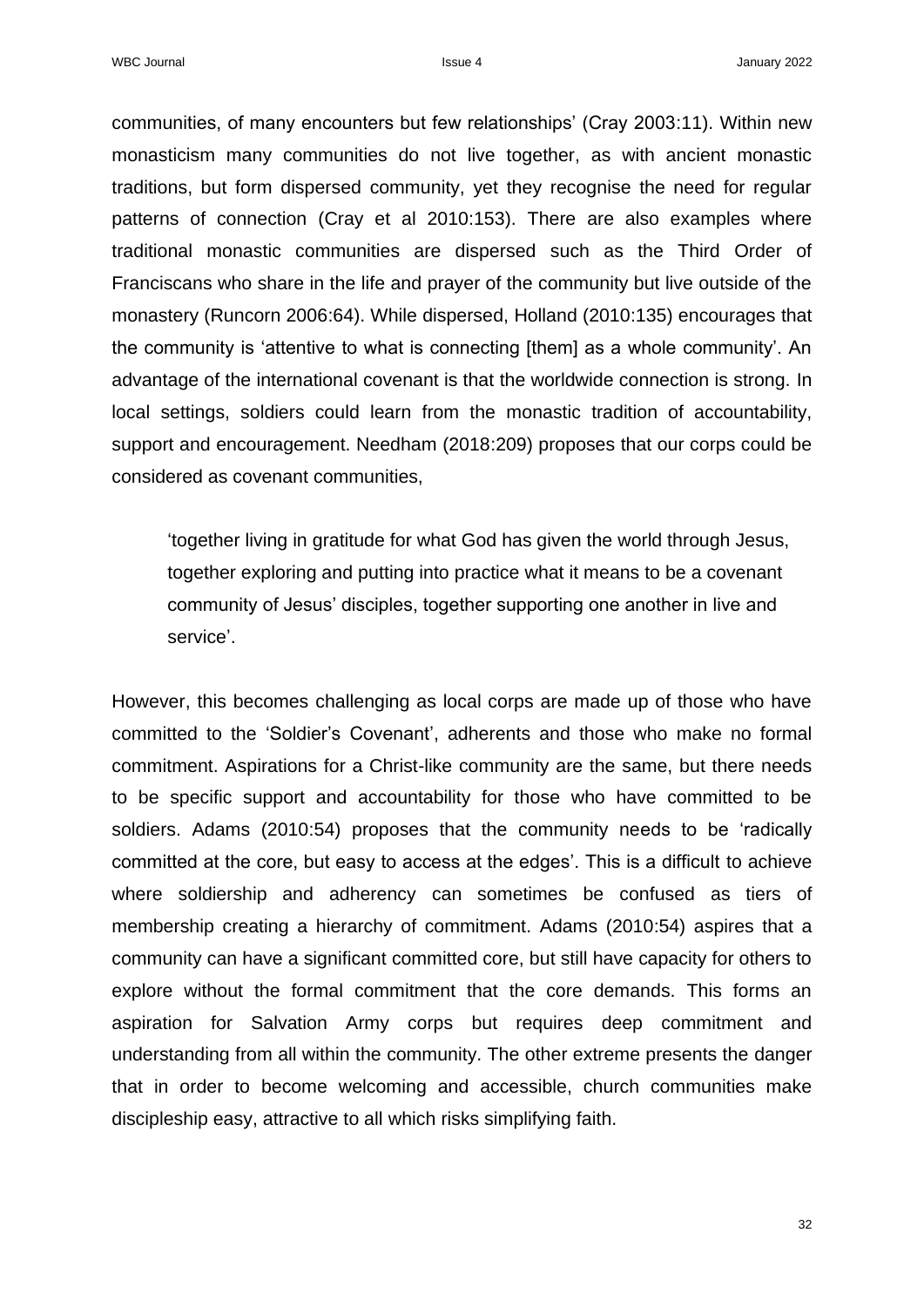As the values and nature of rules of life are evaluated, similarities can be found with the 'Soldier's Covenant'. There is also much that TSA could learn from the new monastic movement. Firstly, it is to have an understanding of the 'Soldier's Covenant' as a form of distinctive discipleship rather than being defined as membership. The discipleship question is critical in any context or time. Cray (2010:3) states that 'the cultural shift we have been living through….has put new questions to our familiar patterns of Christian life and relationship'. It appears that soldiership has become that familiar way for TSA, at risk of being viewed as membership over a form of discipleship. In evaluation, this creates an opportunity to reimagine soldiership and return to the original essence and purpose. Muldoon (2010:124) highlights that new monasticism brings into light the importance of radical discipleship within the ancient traditions. Similarly, the new monastic use of the Rule of Life informs what the 'Soldier's Covenant' could be for TSA in the 21<sup>st</sup> Century. The term 'radical discipleship' has been used within TSA to describe soldiership previously. Echoing a new monastic Rule of Life, it is radical in the sense that it is counter-cultural, a disciplined lifestyle and deeply committed to Christ, TSA and the growth of the Kingdom of God.

Secondly, the Rule of Life also reminds TSA of the need for a holistic approach. The 'Soldier's Covenant' is holistic. Further application of the 'Soldier's Covenant' and its impact on daily life may need to be highlighted with regular teaching in order for it to be lived as a Rule of Life daily. A regular review and renewal of the covenant would also serve as a reminder of their covenant with God, drawing them back to its principles. Askew (2010:94) highlights the Northumbria Community whose rule 'calls us back to see if our dreams are still there. It has more to do with a spiritual vision of community life, with roots continually to be rediscovered than with a legalistic document'. Also, a periodic review would allow those who no longer feel they can uphold the covenant to leave with grace, without any shame or guilt. There is opportunity to create synergy between ancient traditions and contemporary experience to produce 'a way to live that is both connected to the past and liveable in our current setting' (Adams 2010:46).

Thirdly, while the international nature of the 'Soldier's Covenant' connects Salvationists worldwide, there is a need to consider variations in local contexts. This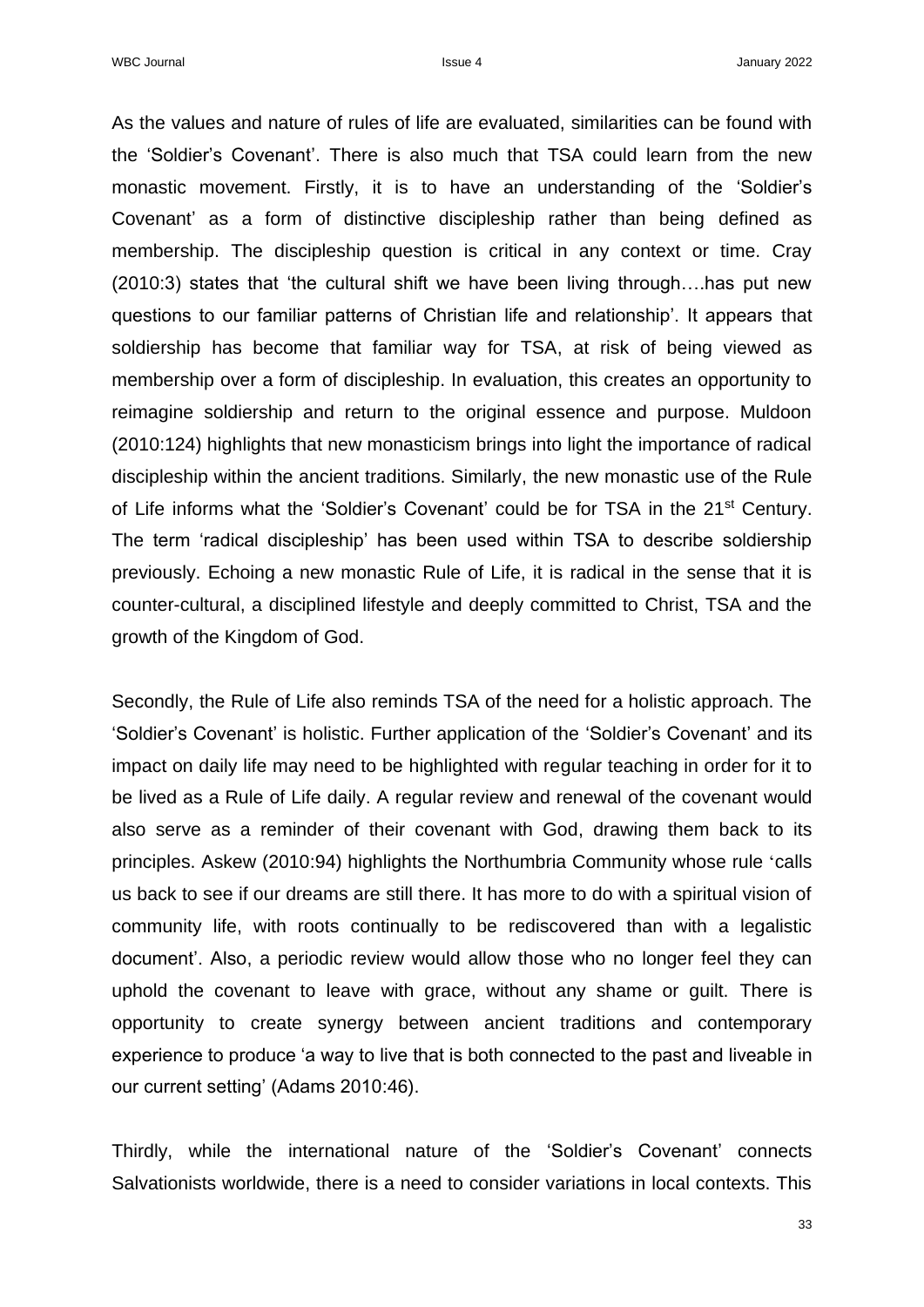could involve locally formed membership structures and promises in addition to the 'Soldier's Covenant'.

Considering the 'Soldier's Covenant' as a new monastic Rule of Life will inevitably impact on ecclesiology. While not the focus of this article, it should be noted that Taylor (2014:144) wonders whether TSA is more accurately described as 'a special quasi-missionary religious order within that Church' with a highly disciplined expression of discipleship. Clifton (2004:8) disagrees and concludes that with a broader understanding of what it means to be a church, TSA can only be considered as a denomination of the Christian church. Court (2004:153) also states that 'some people think that soldiership is irreparably damaged and so they propose the institution of a holy order to fill the operational gap left by our desertion of covenant', and instead encourages TSA to return and remain committed to its original purposes and principles. Maybe viewing TSA as a holy movement or order gives a sense of flexibility for TSA to respond to the needs of the day.

Having looked at the nature and essence of both Rules of Life and the 'Soldier's Covenant' within Christian communities, it is evident that there are similarities. Gibbs and Bolger (2006:228) consider the monastic model attractive given 'its holistic understanding of spirituality, its emphasis on community support and accountability, and its commitment to mission beyond the brotherhood'. Essentially, they both include a commitment to a counter-cultural disciplined life of radical discipleship. While this is not exclusive to these groups, they both include a formal written pattern for distinctive living and are committed to the mission of God beyond their own community. In function, the 'Soldier's Covenant' could be considered as a Rule of Life. However key differences include the 'Soldier's Covenant' being less specific in its direction of daily rhythms and also the international nature opposed to a locally crafted new monastic Rule of Life. There is also a difference in whether the commitment is seasonal or lifelong, an area that TSA need to consider. The challenge for TSA is to make the 'Soldier's Covenant' relevant in each context. The role of the local corps is important as places of accountability and support. In the same way that the new monastic movement has reimagined the disciplined life of the ancient monastic tradition, there is opportunity for TSA to reimagine, dream and be faithful to its calling.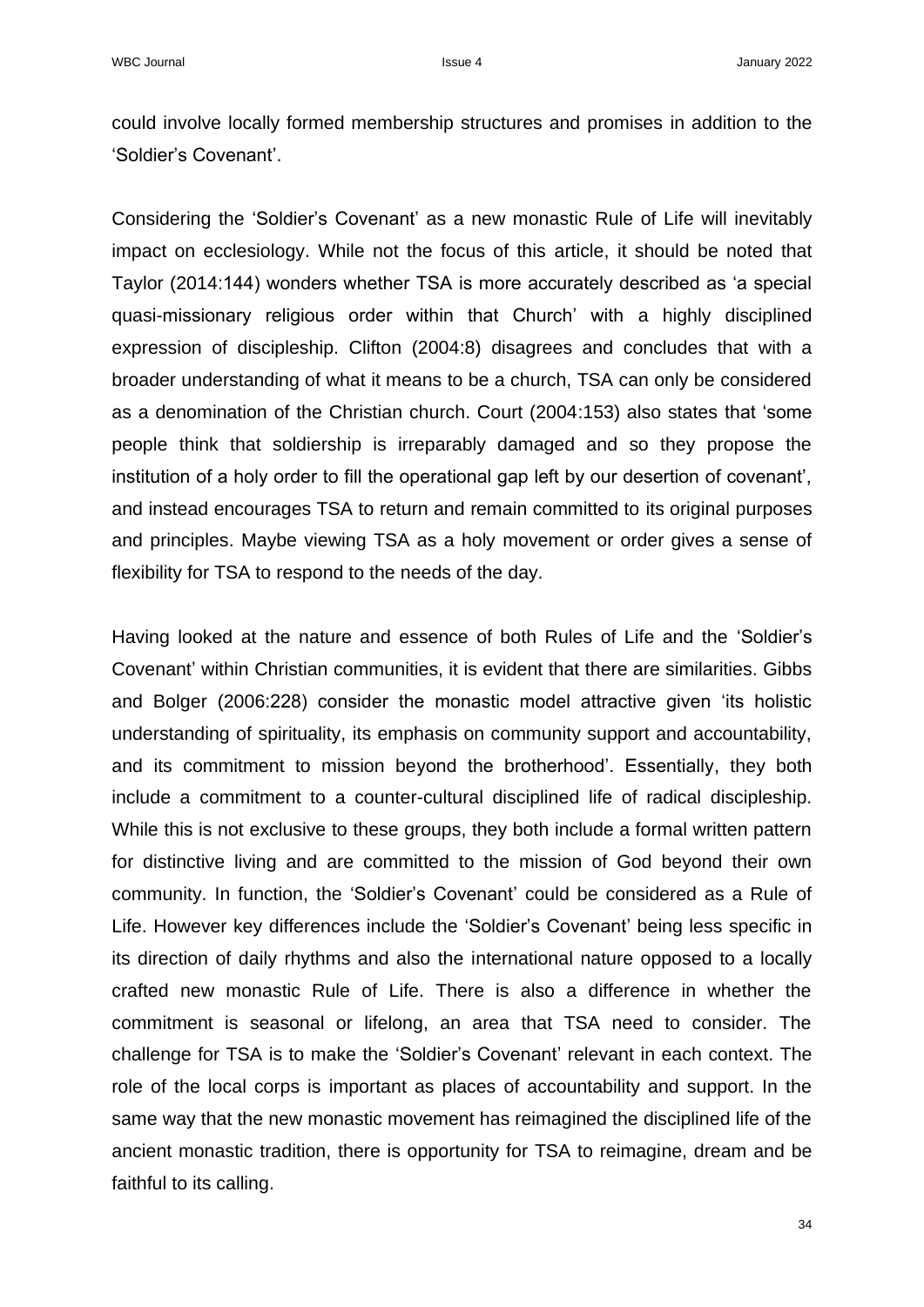## **BIBLIOGRAPHY**

Adams, I. (2010) *Cave Refectory Road. Monastic Rhythms for Contemporary Living.*  London, Canterbury Press.

Askew, P. (2010) Pilgrimage: A School of Transformation. In: Cary, G. & Mobsby, I. & Kennedy, A. (eds.) *New Monasticism as Fresh Expression of Church*. London, Canterbury Press, pp. 92-101.

Booth, W. & Court, S. (2017) *Articles of War; A revolutionary Catechism.* Alexandria, Crest Books.

Cartmell, R. (2011) *Marching as to War* [Internet]. Available at: https://salvationist.ca/articles/2011/03/marching-as-to-war-2/ [Accessed 6th June 2019].

Clifton (2004) *Who Are These Salvationists? An Analysis for the 21st Century.*  Alexandria, Crest Books.

Clifton, S. (2007) *Letters to the Army. Pastoral Letter Three: Covenant* [Internet]. Available at: http://web.salvationarmy.org/ihq/www\_ihq\_general.nsf/vwprint/c93a7ce24e69e1c38025734c004a2999 [Accessed 6th June 2019].

Clifton, S. (2018) *The History of The Salvation Army, Volume Nine 1995 – 2015.* London, Salvation Books.

Court, S. (2004) Proven Trustworthy? Holiness and the making of covenants. In: Clifton, S. (ed.) *New Love. Thinking aloud about practical holiness.* Wellington, Flag Publications, pp.146 – 158.

Cray, G (2003) *Postmodern Culture and Youth Discipleship.* Revised ed. Cambridge, Grove Books.

Cray, G (2010) Why is New Monasticism important to Fresh Expressions? In: Cary, G. & Mobsby, I. & Kennedy, A. (eds.) *New Monasticism as Fresh Expression of Church*. London, Canterbury Press, pp. 1-11.

Cary, G., Mobsby, I.& Kennedy, A. (2010) *New Monasticism as Fresh Expression of Church*. London, Canterbury Press.

Freeman, A. (2010) New Monasticism, Mission and Young People In: Cary, G. & Mobsby, I. & Kennedy, A. eds. *New Monasticism as Fresh Expression of Church*. London, Canterbury Press, pp. 50-56.

Freeman, A. & Greig, P. (2007) *Punk Monk. New Monasticism and the Ancient Art of Breathing.* Eastbourne, David C. Cook.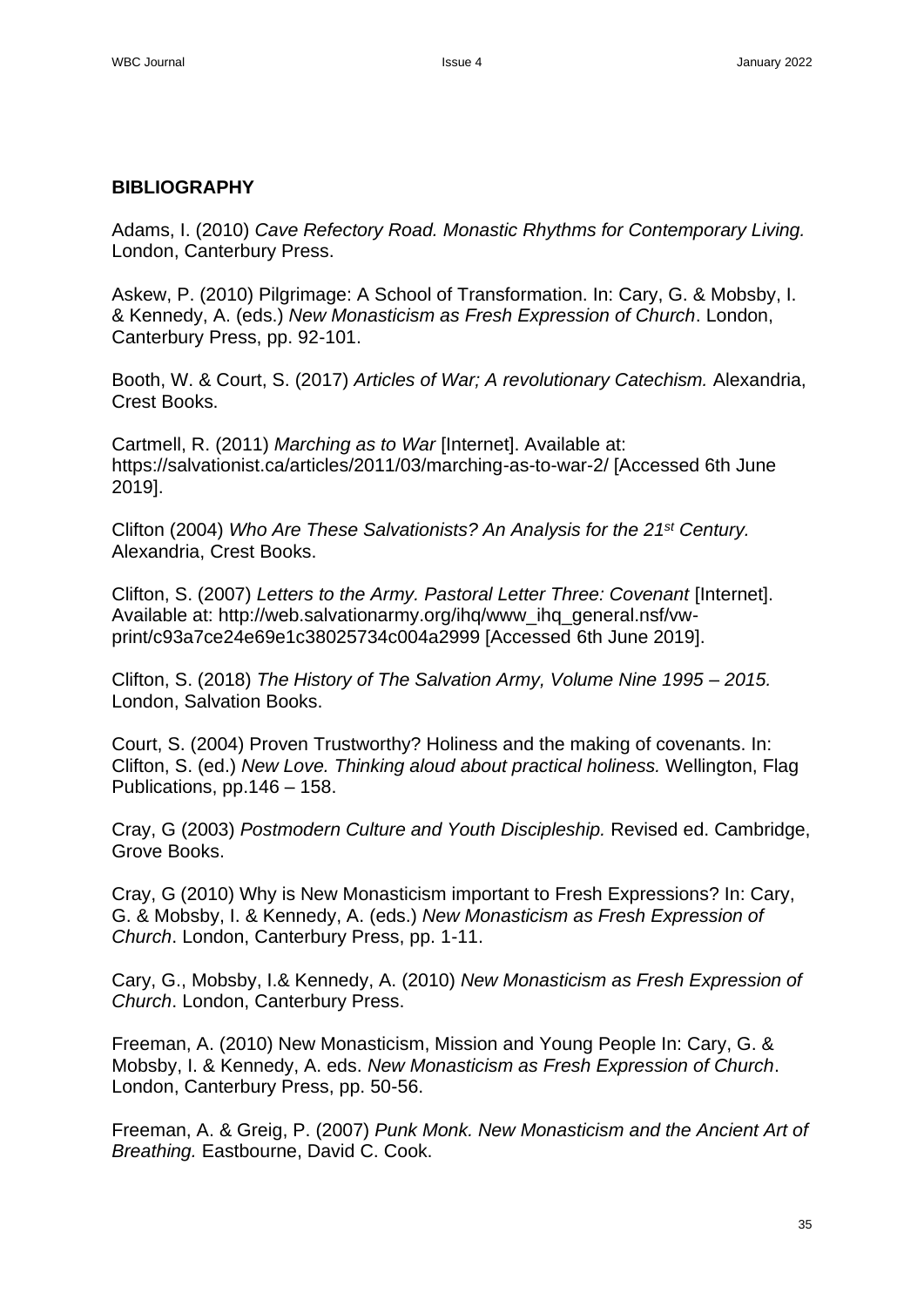Gariepy, H. (2000) *Mobilized for God. The History of The Salvation Army, Volume 8 1977 - 1994.* Grand Rapids, Wm. B. Eerdmans Publishing Co.

Gibbs, E. & Bolger, R, K. (2006) *Emerging Churches*. London, SPCK.

Holland, T. (2010) A Rhythm of Life: Critical Reflections. In: Cary, G. & Mobsby, I. & Kennedy, A. (eds.) *New Monasticism as Fresh Expression of Church.* London, Canterbury Press, pp. 131-139.

Mobsby, I. & Berry, M. (2014) *A new monastic handbook.* Norwich, Canterbury Press

Muldoon, T. (2010) New Monasticism. What it has to say to Today's Church, and Finding Happiness: Monastic steps for a fulfilling life (review). *Spiritus: A journal of Christian Spirituality* [online], vol.10.1, Available at: https://muse-jhuedu.yorksj.idm.oclc.org/issue/19828 [Accessed 7 June 2019].

Needham, P. (1987) *Community in Mission. A Salvationist Ecclesiology.* London, The Salvation Army.

Needham, P. (2018) *Christ at the door. Biblical keys to our Salvationist future.* Alexandria, Crest Books.

Peters, G. (2015) *The Story of Monasticism. Retrieving and Ancient Tradition for Contemporary Spirituality.* Grand Rapids, Baker Academic.

Peterson, E. (2000) A Long Obedience in the Same Direction. 2<sup>nd</sup> ed. Illinois, IVP Books.

Runcorn, D. (2006) *Spirituality Workbook. A Guide for Explorers, Pilgrims and Seekers.* London, SPCK

Ryan, G. (2007) *10 on The Army. Re-imagining The Salvation Army for the 21st Century.* Canada, Rubicon Books.

Sandall, R. (1950) *The History of The Salvation Army, Vol II 1878 – 1886.* London, Thomas Nelson and Sons Ltd.

Sandercock-Brown, G. (2014) *21 Questions for a 21st century Army: Being the Salvos now*. Fremantle, Vivid Publishing.

Scazzero, P. (2006) *Emotionally Healthy Spirituality.* Nashville, Thomas Nelson.

Shakespeare, K. (2016) Living by Faith Today: A Soldier's Covenant. Believing, Behaving, Becoming and Belonging. *The Officer Magazine,* January- February 2016, pp.13-15.

Sheldrake, P. (2013) Spirituality. A Brief History. 2<sup>nd</sup> ed. Chichester, Wiley-Blackwell.

Shigematsu, K. (2013) *God in my Everything. How an Ancient Rhythm Helps BusyPpeople Enjoy God.* Grand Rapids, Zondervan.